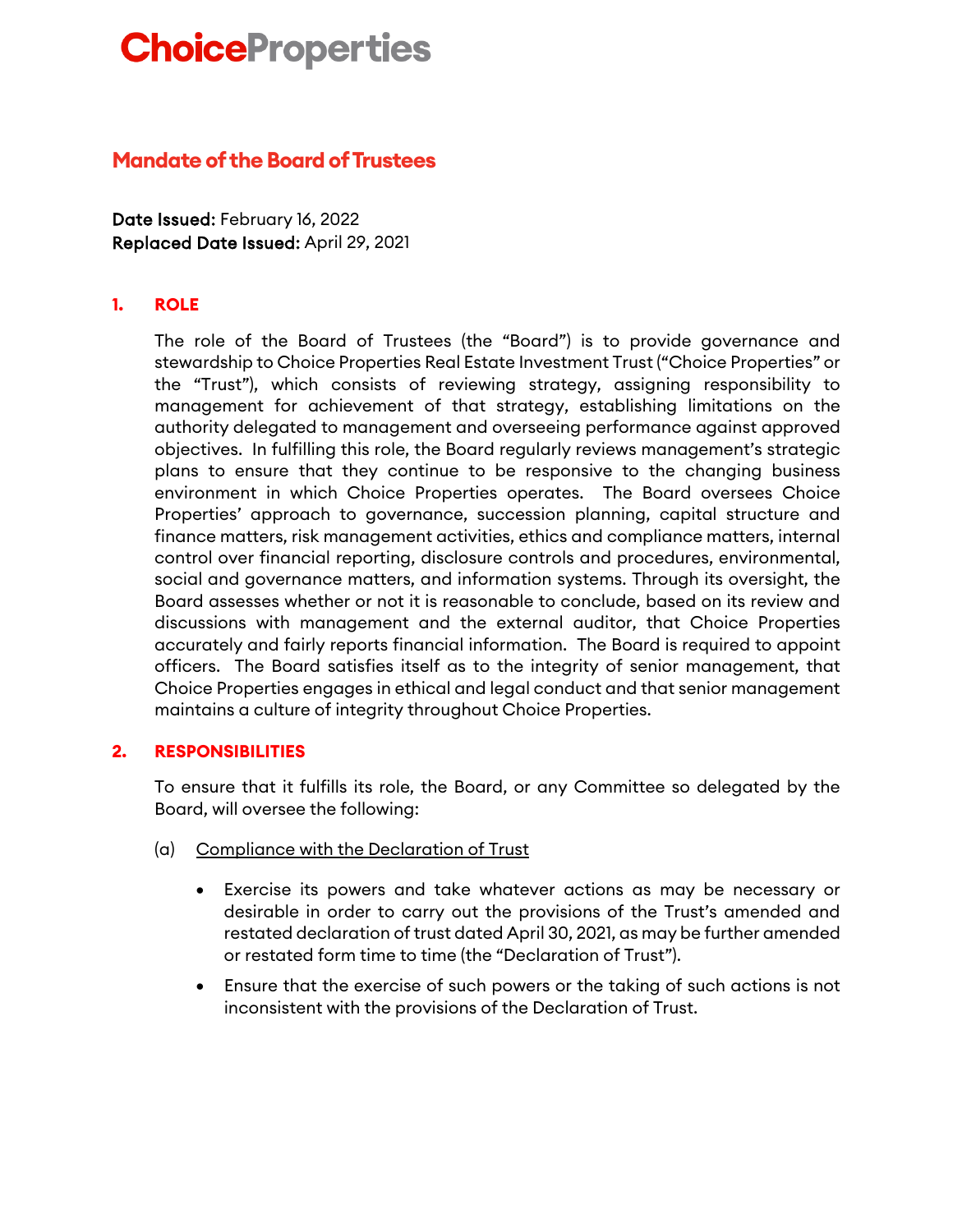#### (b) Strategic Goals and Operational Policies

Review and, if advisable, approve broad strategic objectives and values against which the performance of Choice Properties will be measured. In this regard, the Board will:

- Determine, from time to time, the appropriate criteria against which to evaluate performance, and set strategic goals and objectives within this context.
- Monitor and evaluate performance against both strategic goals and objectives of Choice Properties.
- Approve long-term strategies.
- Review and approve management's strategic and operational plans so that they are consistent with long-term goals.
- Oversee the development, execution and fulfillment of the Trust's strategic plans and the operational policies within which management will operate.
- Approve acquisitions, sales of assets or units, and financing arrangements in accordance with the Commitment Authority Policy.
- Review and approve the Trust's distribution policy and approve the timing and payment of distributions.
- (c) Performance Objectives, Executive Compensation and Succession Planning
	- Set targets and budgets against which to measure executive performance and the performance of Choice Properties.
	- Satisfy itself of the appropriateness of all executive and colleague compensation matters and that a portion of executive compensation is linked appropriately to the performance of Choice Properties.
	- Satisfy itself that a process is in place with respect to the appointment, development, evaluation and succession of senior management.

### (d) Delegation of Management Authority to the President and Chief Executive **Officer**

- Delegate to the President and Chief Executive Officer the authority to manage and supervise the business of Choice Properties, including making any decisions regarding Choice Properties' ordinary course of business and operations that are not specifically reserved to the Board, subject to any limitations under the Declaration of Trust or the Trust's Commitment Authority Policy.
- Determine what, if any, executive limitations may be required in the exercise of the authority delegated to management.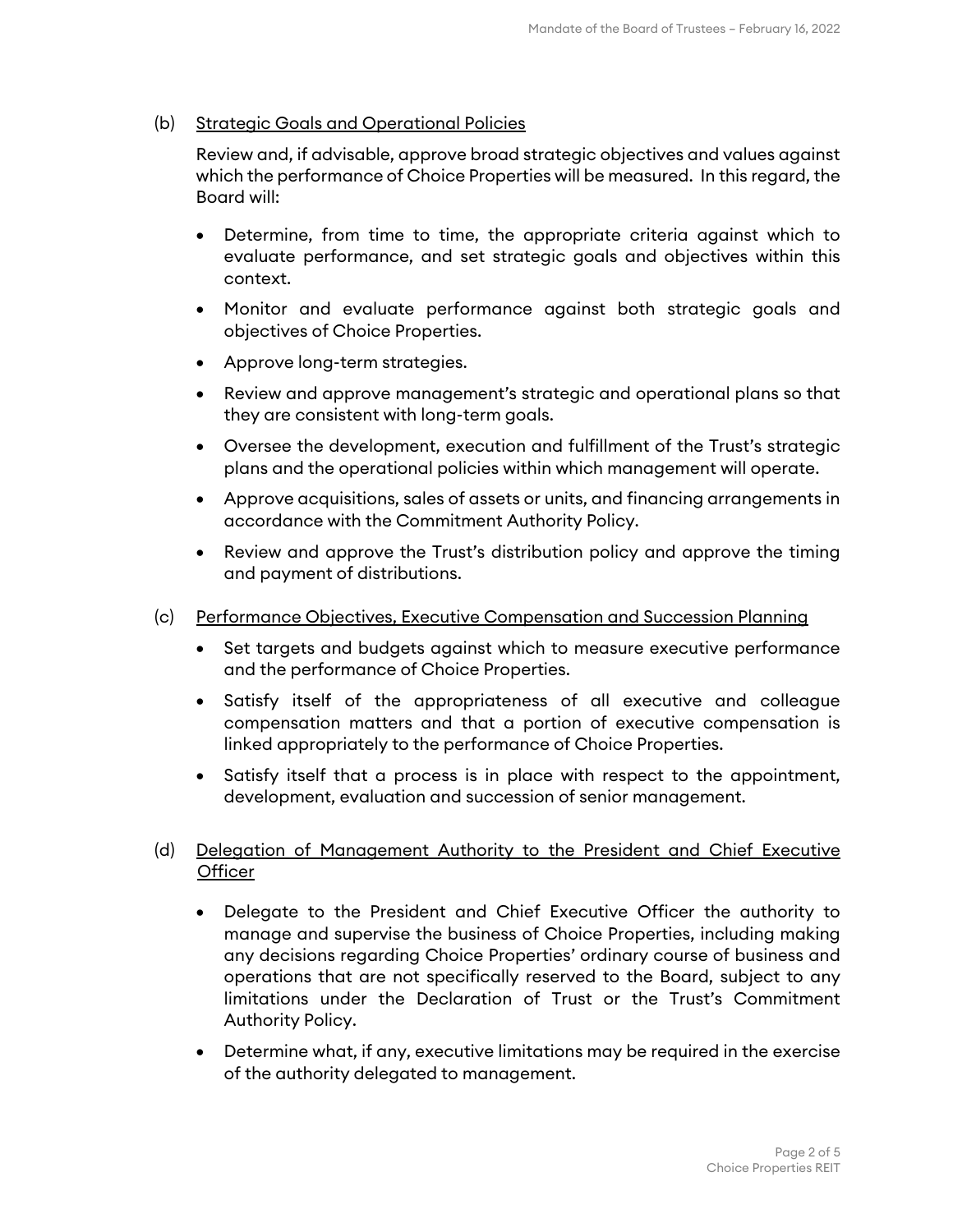#### (e) Financial Disclosure

- Oversee Choice Properties' financial reporting and disclosure obligations in accordance with applicable law.
- Based on reviews and discussions with management and the external auditor, approve Choice Properties' financial statements, management's discussion and analysis and related releases.
- Oversee Choice Properties' compliance with applicable audit, accounting and reporting requirements, including in the areas of internal control over financial reporting and disclosure controls and procedures.

#### (f) Enterprise Risk Management Program

- Oversee Choice Properties' enterprise risk management program, including its design and structure and assessment of its effectiveness.
- Approve Choice Properties' enterprise risk management policy, the risk appetite statement, and management's approach to enterprise risk management and its mitigation practices, including the identification, assessment and mitigation of the principal risks with a view to the long-term viability of Choice Properties and achieving a proper balance between the risks incurred and the potential return for unitholders.
- Satisfy itself as to the effective oversight of risk management of individual risks by the Board or by a Committee delegated by the Board, through the receipt of periodic reports from the Committee Chairs or management, as appropriate.
- Delegate, as appropriate, the oversight of the enterprise risk management design and structure, and assessment of its effectiveness to the Audit Committee and oversight of the principal risks to the appropriate Committee.
- (g) Related Party Transactions
	- Review and approve all proposed material related party transactions and any related party transactions that are not dealt with by a "special committee" of independent trustees pursuant to applicable securities legislation.
- (h) External Communications
	- Satisfy itself that there is effective communication between the Board and Choice Properties' unitholders, other stakeholders and the public.
	- At least annually, with the assistance of the Audit Committee, review and approve any material changes to Choice Properties' Disclosure Policy.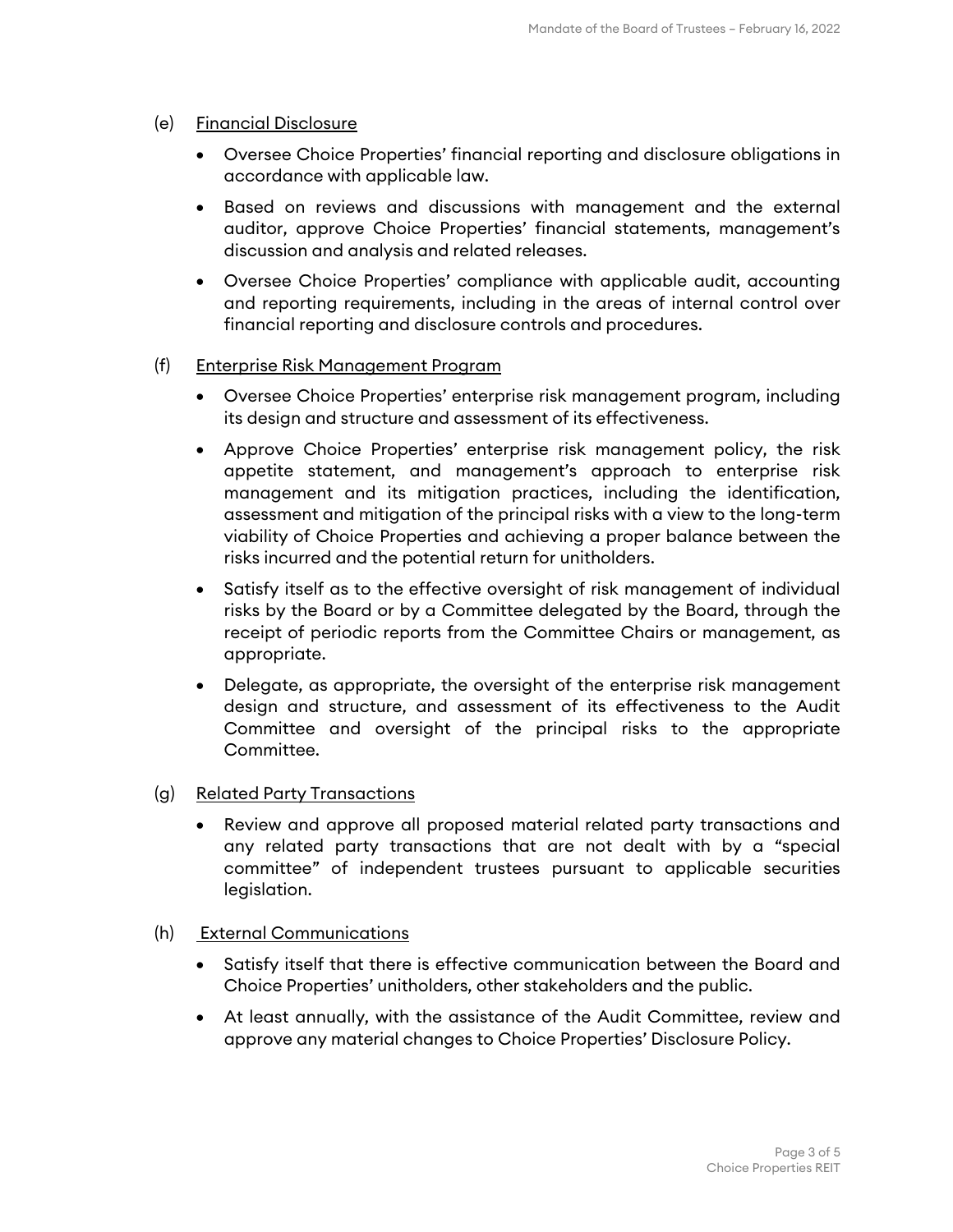#### (i) Corporate Governance

- Develop, and review compliance with, a set of governance principles and guidelines.
- Appoint a Lead Trustee who is independent to provide leadership to the Board and the independent trustees, including presiding over meetings or sessions of the non-management trustees and consulting with the Chair of the Board on any matters arising out of such sessions.
- Ensure that independent trustees hold regular meetings without the attendance of management or non-independent trustees.
- On the recommendation of the Governance, Compensation and Nominating Committee, approve the appointment of trustees or recommend the election of trustee nominees to the Board at the annual meeting of unitholders.
- Review position descriptions for the Chair of the Board, the Lead Trustee and the chair of each committee of the Board.
- Assess the effectiveness and performance of the Board and its committees as well as their individual members.
- Oversee significant compensation decisions for the trustees and for senior executive management.
- (j) Environmental, Social and Governance ("ESG"), Ethics and Compliance
	- Oversee and monitor Choice Properties' approach, policies and practices related to ESG matters.
	- Oversee actions taken by management to ensure that senior executives maintain a culture of integrity throughout Choice Properties.
	- Review and approve a written code of conduct which is applicable to employees, officers and trustees, and oversee compliance with the code.
	- Receive periodic reports on the Trust's compliance and ethics matters.

#### **3. COMPOSITION**

The Board shall be comprised of a majority of independent trustees. For this purpose, a trustee is independent if they would be independent within the meaning of the applicable Canadian securities laws, as the same may be amended from time to time. The Board is responsible for the composition and organization of the Board, including: the number, qualifications and remuneration of trustees; Board diversity considerations; the number of Board meetings; quorum requirements; and meeting procedures. The Board shall ensure that due notice of meetings is provided as required by applicable law and the Declaration of Trust, subject to any exemptions or relief that may be granted from such requirements.